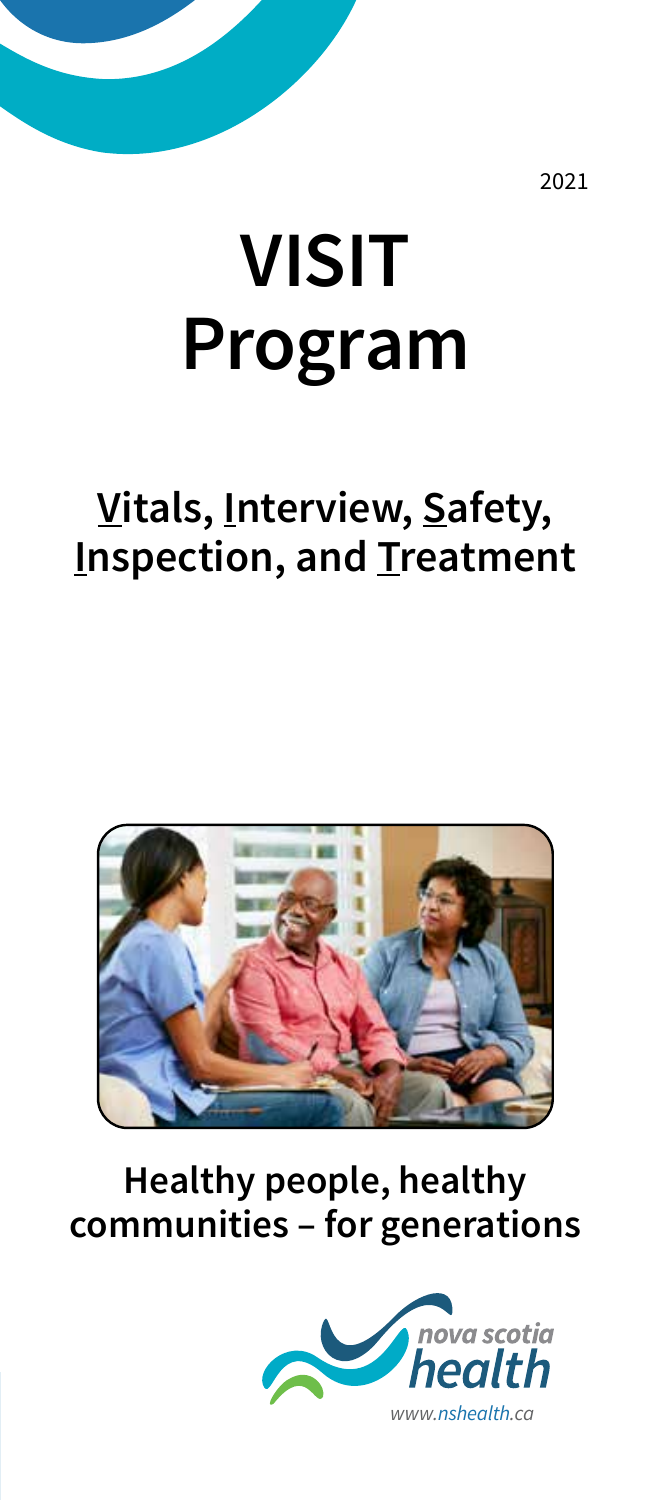The VISIT Program is a partnership between Seniors LINCS and Emergency Health Services (EHS) to provide in-home primary care to seniors living in the Annapolis Valley area.

# **What is the Seniors LINCS Program?**

We are a multi-disciplinary team committed to improving the lives of seniors in Annapolis and Kings Counties. We help seniors stay in their homes and communities independently for as long as possible.

#### **What is the purpose of the VISIT Program?**

• The purpose of the VISIT program is to help manage chronic health conditions, improve your independence, and stay safe at home.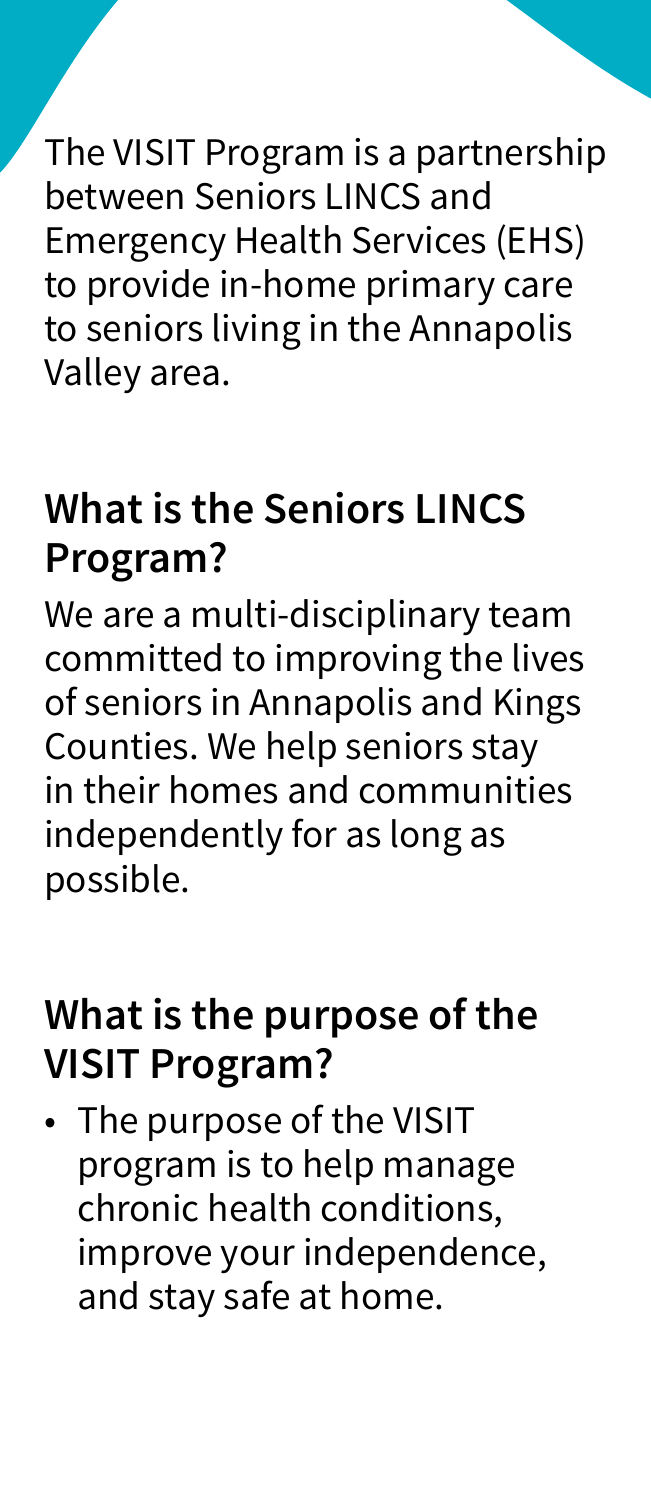- Paramedics will visit your home to check your health. They will perform a home inspection to find possible risks that could cause accidents or injuries.
- These home visits help to lower the number of injuries or falls, and help you monitor and manage your health conditions.

# **Who is eligible for the VISIT Program?**

You are eligible if you are a senior (65 years old or older) and have the following health care needs:

- ☑ Chronic Obstructive Pulmonary Disease (COPD)
- ☑ Congestive heart failure
- ☑ Trouble taking medications as prescribed
- ☑ Diabetes
- ☑ At risk of falling

You must also live in the Annapolis Valley area between Annapolis Royal and Cambridge.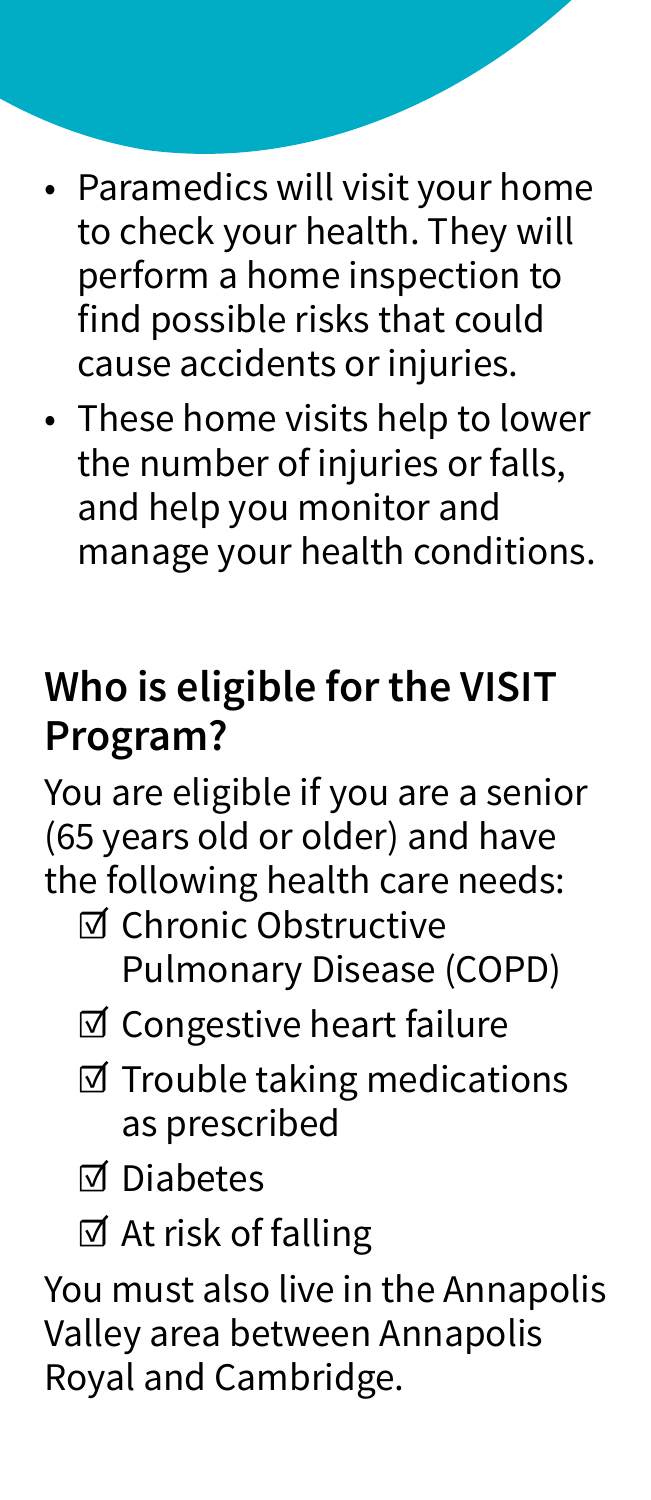#### **How do I get a referral to the VISIT Program?**

- A health care provider (like your doctor or nurse practitioner) must complete a Seniors LINCS referral form and check off the option for the VISIT Program.
- A member of the Seniors LINCS team will call you to talk about your referral and any specific health care needs you may have. They will also work with you to schedule an appointment for the paramedics to visit your home.

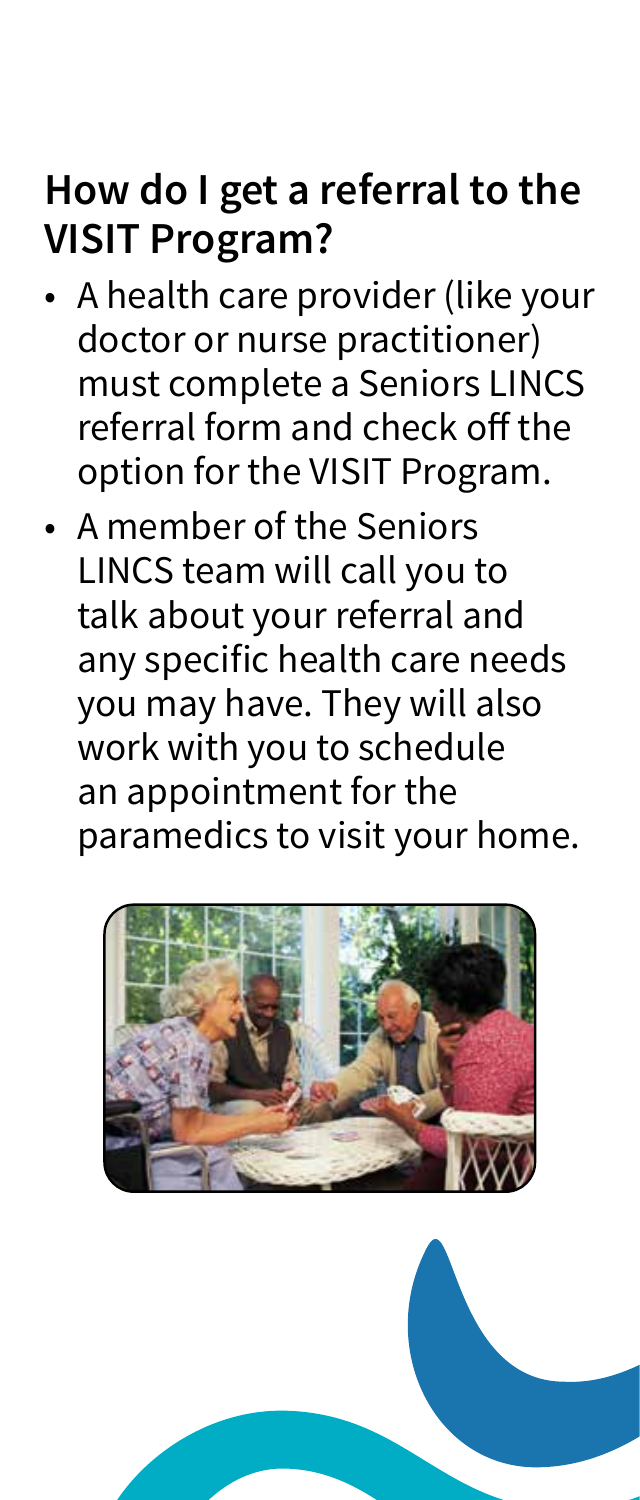#### **What will happen at the visit?**

Depending on your health care needs, the paramedics may:

- › check your blood pressure and heart rate.
- › check your blood sugar.
- › ask about or check for shortness of breath.
- $\rightarrow$  ask to see your medications and if you are having any trouble taking them.
- › ask for a tour of your home to complete a safety inspection.